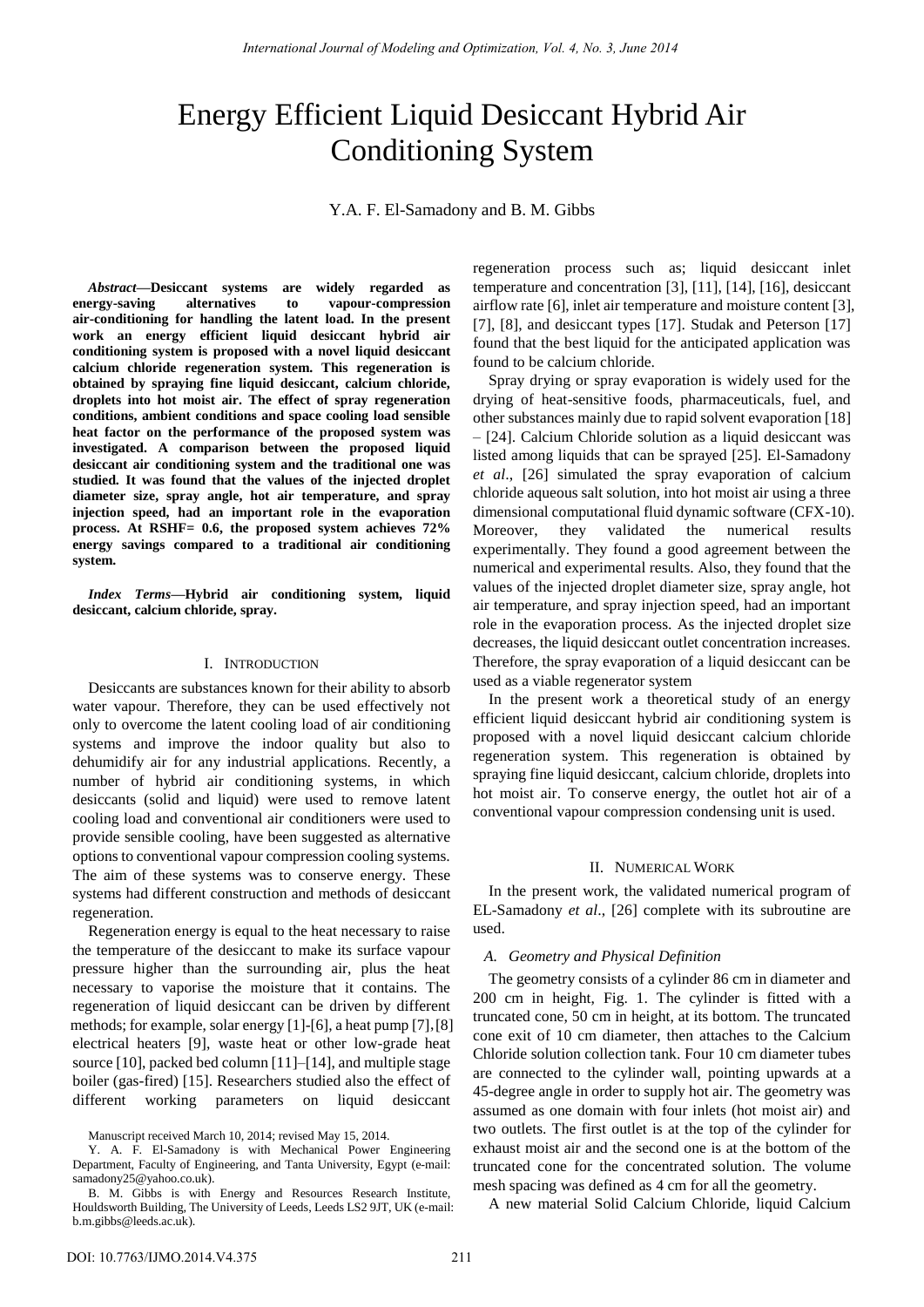Chloride aqueous solution and moist air were created, as the CFX10 materials library does not have these materials. The physical, thermodynamic and mass transfer properties of the created material were specified by using the correlations of [27], [28].

#### *B. Droplet Phenomena*

Particle tracking (Lagrangian) model was selected in this study because it is easier to represent the droplet size, velocity and properties from its injection point to final destination.

# *C. Heat and Mass Transfer*

A FORTRAN computer subroutine called "MYMASSSOURCE" was designed to calculate the rate of mass transfer from or to the liquid desiccant particle instead of the default CFX method. This FORTRAN subroutine will deal with the rate of mass transfer between desiccant liquid and moist hot air taking into account moist air relative humidity condition. The subroutine uses the Manuel [28] Calcium Chloride aqueous solution vapour pressure correlation and the following rates of mass transfer correlation [29]:

$$
\frac{dm_C}{d\xi} = -\pi d(\rho \lambda) \times (Sh) \times (mf_w - mf_{H2O}) \tag{1}
$$

where *Sh*= Sherwood number, which is given by Ranz and Marshall [30].

### *D. Numerical Output*

Average property of all droplets at a certain position (or outlet) is not considered by the release of CFX-10. Therefore, A FORTRAN program called "MYAVERAGE" was designed to calculate the average properties for all droplets at the outlet. The FORTRAN program uses the CFX-post exported properties data (comma-separated data file) for each droplet (approx. 6000 droplets in total), to calculate their average property values. The program calculates the average of the following properties: droplet diameter, droplet total mass, droplet speed, Calcium Chloride mass fraction and droplet travelling time. The program takes into consideration the droplet volume to calculate the average value of the Calcium Chloride mass fraction.

To represent the droplet size distribution mass fraction and its corresponding Calcium Chloride mass fraction at the outlet, especially for the Rosin Rammler injected droplet size distribution, a FORTRAN program called "DSDMFAO" was designed for this job. The size of each band was 10 Micrometer. The number of droplets in each band to the total number of droplets will define each band mass fraction. Moreover, the average Calcium Chloride mass fraction in each band was calculated.

#### III. RESULTS AND DISCUSSION

## *A. Effect of Hot Air Temperature*

Fig. 2 illustrates the variation of the air temperature with a uniform spray distribution on the mass fraction of the Calcium chloride droplets at the outlet. It can be seen that air temperature has a significant effect on small droplet size.

This is because the mass transfer from the droplets to the hot air depends on three factors: first, mass transfer surface area, second, droplets residence time and finally, the liquid desiccant mass transfer driving force, the hot air and liquid desiccant vapour pressure. It can also be seen from Fig. 2. that at small droplet sizes (less than 100 micrometers), merely 45<sup>o</sup>C hot air temperature is enough for the regeneration process where mass fraction of the Calcium chloride at the outlet is equal to or over 0.45.



Fig. 2. Effect of inlet air temperature on CaCl<sub>2</sub> regeneration for uniform spray distribution on the mass fraction of the Calcium chloride droplets at the outlet [26].

### *B. The Mass Flow Capacity of the Model in a Real Plant*

The amount of water vapour removed from the moist air in the air dehumidification process is only controlled by the liquid desiccant mass flow rate and the difference between the liquid desiccant concentration at the inlet and outlet. The outlet liquid desiccant concentration from the dehumidification process, which is the inlet to the regeneration process, was assumed to have a constant value of 20%.

Fig. 3 illustrates the effect of the inlet liquid desiccant spray mass flow rate (with a 5 m/s injection droplet velocity and 80 µm injection droplet diameter) on the mass fraction of the calcium chloride droplets at the outlet of the regenerator at different hot air mass flow rates. It can be seen from this Fig., that the mass fraction of the calcium chloride droplets at the outlet decreases as the liquid desiccant mass flow rate increases. This is because as the liquid desiccant mass flow rate increases, the total mass of hot air that can remove some water vapour from the droplets per liquid desiccant solution decreases, and consequently the rate of mass transfer decreases. In addition, as the hot air/injected liquid desiccant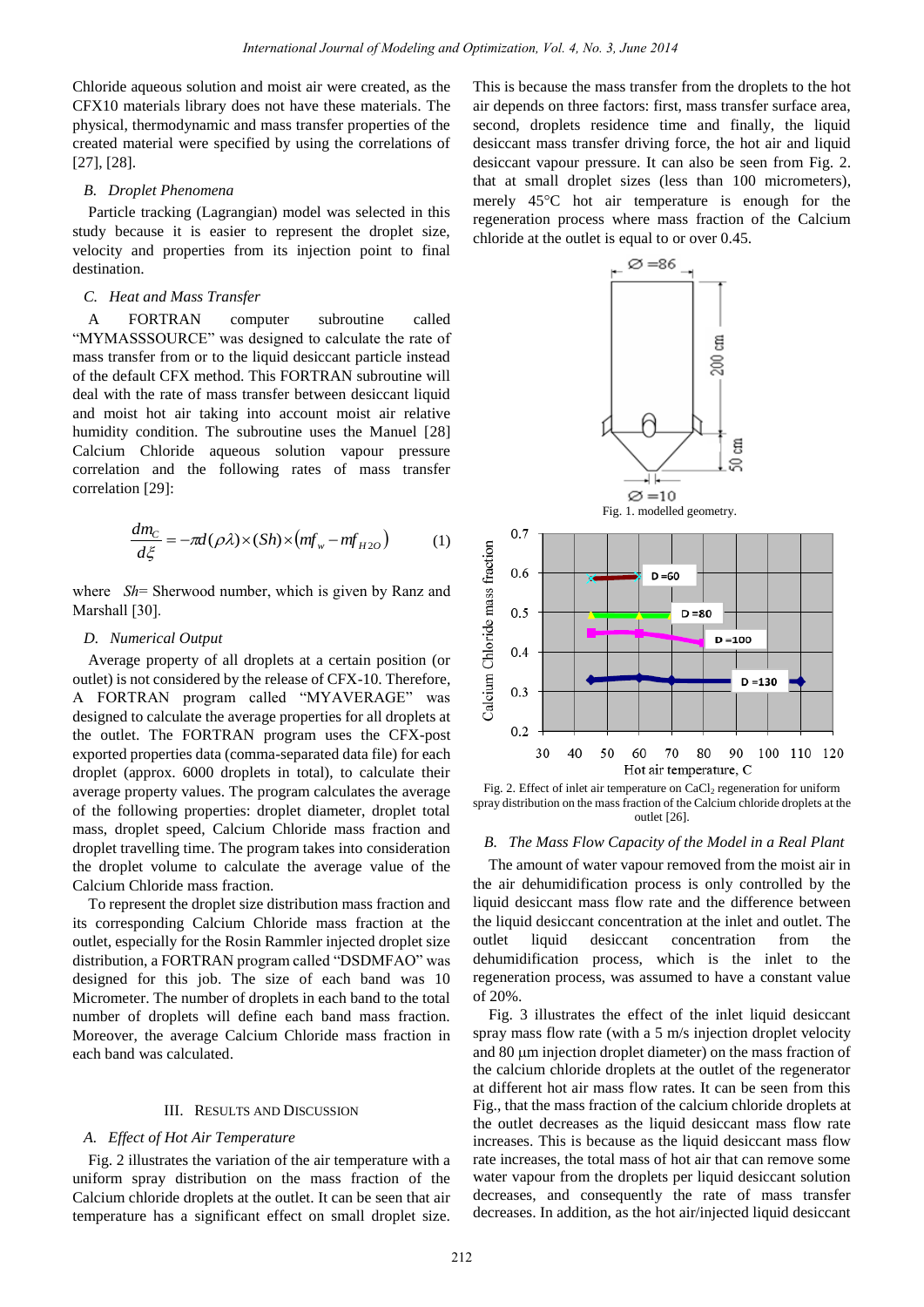mass ratio decreases, the hot air kinetic energy decreases and consequently the droplet's drag force decreases. Therefore, the acceleration produced by air drag force increases and consequently the droplet residence time decreases. As a result the mass transfer rate from the droplet will decrease. Moreover, as the liquid mass flow rate increases, the interference between the boundary layer of adjacent droplets increases, which reduces the heat and mass transfer process. It can also be seen, from Fig. 3., that the proposed regeneration system can regenerate up to 0.025 kg/s of weak calcium chloride solution from 20% calcium chloride mass fraction to 0.35 or more.



Fig. (3) effect of calcium chloride mass flow rate on CaCl2 mass fraction at outlet for different air mass flow rates.



Fig. 4. The calcium chloride solution mass flow rate at the regeneration inlet to the outlet at different CaCl2 mass fraction at outlet.

# *C. Application of the Model to an Actual Real Plant Design*

The amount of the air conditioning latent heat load of a conditioned space, which needs to be overcome by the proposed liquid desiccant system, is very important parameter for real plant design.

In a liquid desiccant regeneration process, a certain amount of water is evaporated. Therefore, the calcium chloride solution mass flow rate at the inlet is greater than that at the exit. Fig. 4 plots the relationship between the calcium chloride solution mass flow rate at the inlet and the outlet for different calcium chloride mass fractions at the exit.

Fig. 5 plots the corresponding latent heat load which can

be overcome by a desiccant system as a function of calcium chloride mass flow rate and the mass fraction of the calcium chloride droplets at the air dehumidification process inlet, based on 20% calcium chloride mass fraction at the outlet. This Fig. can be used to obtain the required liquid desiccant design parameters for a given latent heat load. For example, after calculating the total latent load in the conditioned space, Fig. 4 and Fig. 5 can be used to select the best corresponding values of calcium chloride mass flow rate and calcium chloride mass fraction that fit the proposed system model in Fig. 3. Also, it can be seen from Fig. 3, 4 and 5 that, at the maximum proposed system calcium Chloride mass flow rate, 0.024 kg/s, the mass fraction of the calcium chloride droplets at the regeneration outlet was 0.42 and the corresponding latent heat load that can be taken by the system was 5.914 kW. Therefore, if the latent load is more than 5.914 kW, more than one spray regenerating system is required.



Fig. 5. the cooling system latent load as a function of the CaCl2 mass flow rate and CaCl2 mass fraction at inlet.

#### *D. The Energy Saved by the Proposed System*

To compare between the proposed liquid desiccant air conditioning system and a traditional one, two potential working systems were considered. These systems have the following characteristics unless stated otherwise:

| Grand total cooling load, $Q_{ref}$    | $= 5 \text{ TOR}$ |
|----------------------------------------|-------------------|
| Ambient air conditions:                |                   |
| Dry bulb temperature, $t_{adb}$        | $=$ 35 °C         |
| Wet bulb temperature, $t_{\text{awb}}$ | $= 27 °C$         |
| Room design conditions:                |                   |
| Dry bulb temperature, $t_{rdh}$        | $= 24 °C$         |
| Relative humidity, $\phi_r$            | $= 50\%$          |
| Amount of fresh to re-circulated air,  | $= 25 %$          |
| Compressor isentropic efficiency       | $= 92 %$          |
| Injected droplet diameter,             | =80 µm            |
| Nozzle Injection droplet speed,        | $= 5$ m/s         |
| Nozzle spray angle, $\theta$           | $=30^{\circ}$     |
| $N$ where $\epsilon$ needs a hole      | $-$ 6 kolog       |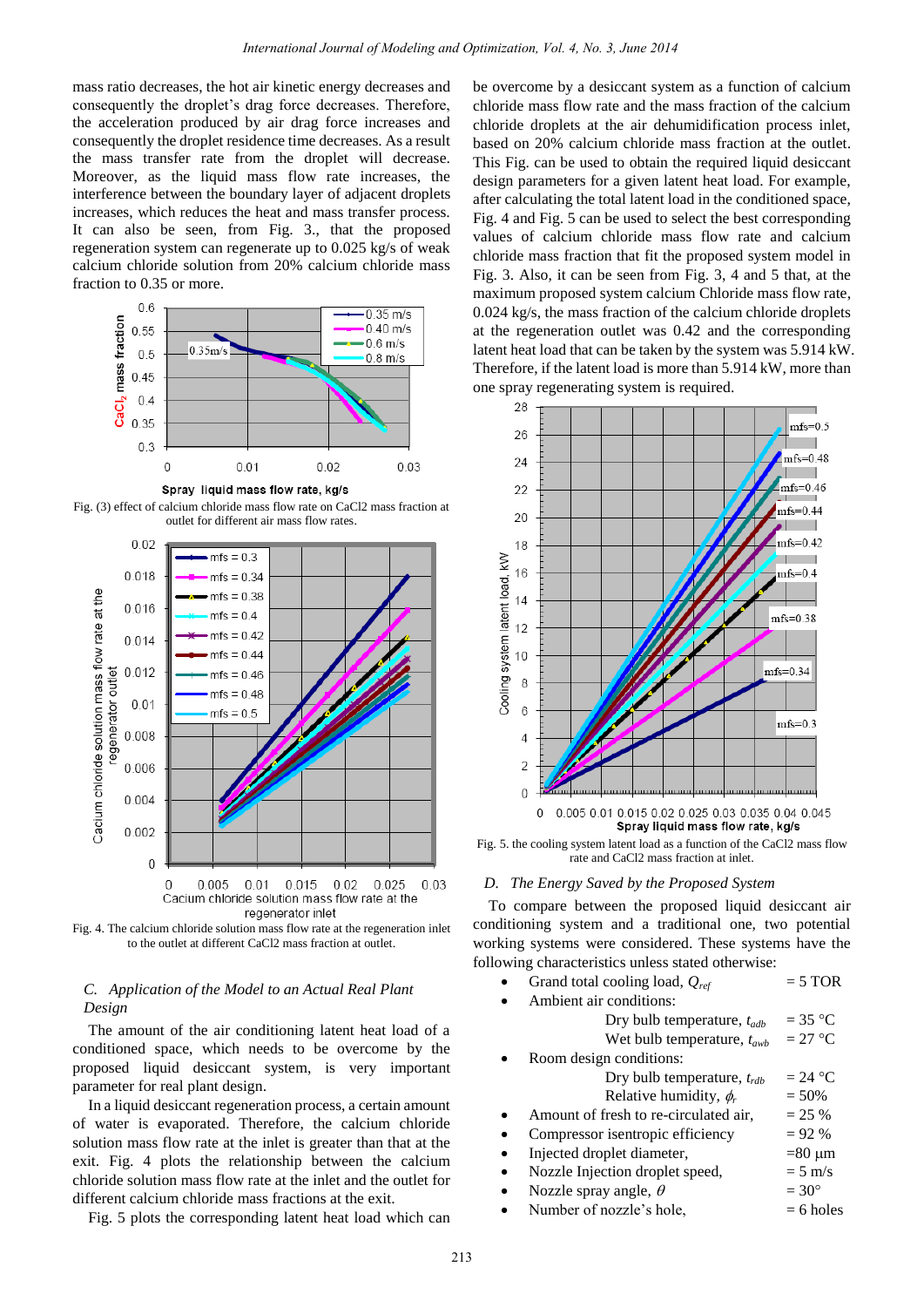- Nozzle's hole spray direction from its axis  $= 30^{\circ}$
- Inlet hot air temperature,  $= 60 °C$
- Inlet hot air velocity,  $= 0.35$  m/s

Table I and II summaries the comparison between the power consumption of the proposed desiccant system and a traditional system at room sensible heat factors of 0.6 and 0.5 respectively:

TABLE I: COMPARISON BETWEEN THE PROPOSED SYSTEM AND A TRADITIONAL AT  $RSHF = 0.6$ 

|                                  | Proposed system | Traditional system |
|----------------------------------|-----------------|--------------------|
| Compressor power,<br>V           | 1630            | 3001               |
| Air reheating<br>power, W        | 0.00            | 3558               |
| Desiccant<br>regeneration power, | 235             | 0.0                |
| Total                            | 1865            | 6559               |

TABLE II: COMPARISON BETWEEN THE PROPOSED SYSTEM AND A

| <b>TRADITIONAL AT RSHF = <math>0.5</math></b> |                 |                    |  |  |
|-----------------------------------------------|-----------------|--------------------|--|--|
|                                               | Proposed system | Traditional system |  |  |
| Compressor power,<br>W                        | 1359            | 2872               |  |  |
| Air reheating<br>power, W                     | 0.00            | 1647               |  |  |
| Desiccant<br>regeneration power,              | 238             | 0.0                |  |  |
| Total                                         | 1597            | 4519               |  |  |

It can be seen from these tables that about 72 % energy was saved at RSHF= 0.6 and about 65 % for RSHF= 0.50. Therefore, the proposed desiccant air conditioning system may be assumed to be an energy-saving system. The proposed system will use two spray-regenerating systems, which may increase the system's initial cost. However, as the vapour compression cycle deals with the sensible heat load only, the size of the compressor, evaporator and condenser (including its fan) will be decreased, and this in turn will reduce the system's initial cost.

### IV. CONCLUSION

- 1) The exhaust air temperature from the air conditioning condensing unit is sufficient for the regeneration process when the injected droplet size is less than or to equal 100 microns. However, its magnitude may be not sufficient at high latent heat load.
- 2) The amount of hot air has an obvious influence on the liquid desiccant regeneration process for small-injected droplet sizes.
- 3) The proposed system is an energy efficient system especially at high sensible heat factor. At RSHF= 0.6, the proposed system achieves 72% energy savings compared to a traditional air conditioning system.

#### **APPENDIX**

- *d* Droplet diameter, micrometers
- *d<sub>e</sub>* Diameter at which *R*<sub>*Rosin*</sub> equal 36.8 %
- *Qref* Grand total cooling load, kW
- $m<sub>C</sub>$  The mass of the constituent in the droplet, kg
- $m<sup>f</sup>$  H<sub>2</sub>O Water vapour mass fraction in the air, dimensionless
- *mfs* Solid Calcium chloride mass fraction, dimensionless
- *mfw* Water mass fraction in the droplet, dimensionless
- *Sh* Sherwood number, dimensionless
- *t* Temperature, °C
- *v* Velocity, m/s
- $\lambda$  Diffusivity of the mass fraction of H<sub>2</sub>O in air, m<sup>2</sup>/s
- ξ Time, sec
- $\theta$  Nozzle spray angle
- φ*r* Relative humidity

## Subscript

INJ injected

a air

- adb Air dry bulb
- awb Air wet bulb

### **Abbreviation:**

- RLH Room latent heat
- RSH Room sensible heat
- RSHF Room sensible heat factor
- TOR Tons of refrigeration  $(3.5 \text{ kW})$

#### **REFERENCES**

- [1] M. Thornbloom and B. Nimmo, "An economic analysis of a solar open cycle desiccant dehumidification system," *Journal of Solar Engineering*, vol. 1, pp. 705 – 709, 1995.
- [2] W. Kessling, E. Laevemann, and C. Kapfhammer, "Energy storge for desiccant cooling systems component development," *Solar Energy*, vol. 64, no. 4-6, 1998, pp. 209–221.
- [3] N. Fumo and D. Y. Goswami, "Study of an aqueous lithium chloride desiccant system: air dehumidification and desiccant regeneration," *Solar Energy*, vol. 72, no. 4, 2002, pp. 351–361.
- [4] Y. J. Dai, R. Z. Wang, H. F. Zhang, and J. D. Yu, "Use of liquid desiccant cooling to improve the performance of vapour compression air conditioning," *Applied Thermal Engineering*, vol. 21, 2001, pp. 118 –1202.
- [5] C. Q. Ren, Y. Jiang, and Y. P. Zhang, "Simlified analysis of coupled heat and mass transfer processes in packed bed liquid desiccant air contact system," *Solar Energy*, vol. 80, 2006, pp. 12-131.
- [6] C. S. K. Ahmed, P. Gandhidasan, S. M. Zubair, and A. A. A. Farayedhi, "Exergy analysis of a liquid desiccant based, hybrid air conditioning system," *Energy*, vol. 23, no. 1, 1998, pp. 51 – 59.
- [7] A. Kinsara, M. M. Elsayed, and O. M. A. Rabghi, "Proposed energy efficient air conditioning system using liquid desiccant," *Applied Thermal Engineering*, vol. 16, no. 10, 1996, pp. 791 –806.
- [8] A. Kinsara, M. M. Elsayed, and O. M. Al Rabghi, "Parametric study of an energy efficient air conditioning system using liquid desiccant," *Applied Thermal Engineering*, vol. 18, no. 5, 1997, pp. 327 – 335.
- [9] M. M. Elsayed, "Analysis of air dehumidification using liquid desiccant system," *Renewable Energy*, vol., 4 no., 5, 1994, pp. 519-828.
- [10] G. C. So'Brien and S. Satcunanathan, "Performance of a novel liquid desiccant dehumidifier/regenerator system," *Journal of Solar Engineering*, ASMR trans., vol. 111, pp. 345 – 352, 1989.
- [11] G. I. Sultan, A. M. Hamed, and A. A. Sultan, "The effect of inlet parameters on the performance of packed tower–regenerator," *Renewable Energy*, vol. 26, 2002, pp. 271 – 283.
- [12] A. M. Radhwan, H. N. Gari, and M. M. Elsayed, "Parametric study of a packed bed dehumidification/regeneration using CaCl2 liquids desiccant," *Renewable Energy*, vol. 3, no. 1, 1993, pp. 49-60.
- [13] G. A. Longo and A. Gasparaella, "Experimental and theoretical analysis of heat and mass transfer in a packed column dehumidifier / regenerator with liquid desiccant," *International Journal of Heat and Mass Transfer*, vol. 48, pp. 5140 – 5254, 2005.
- [14] X. H. Liu, Y. Jiang, X. M. Chang, and X. Q. Yi, "Experimental investigation of the heat and mass transfer between air and liquid desiccant in cross flow regenerator," *Renewable Energy*, vol. 32, 2007, pp. 1623–1636.